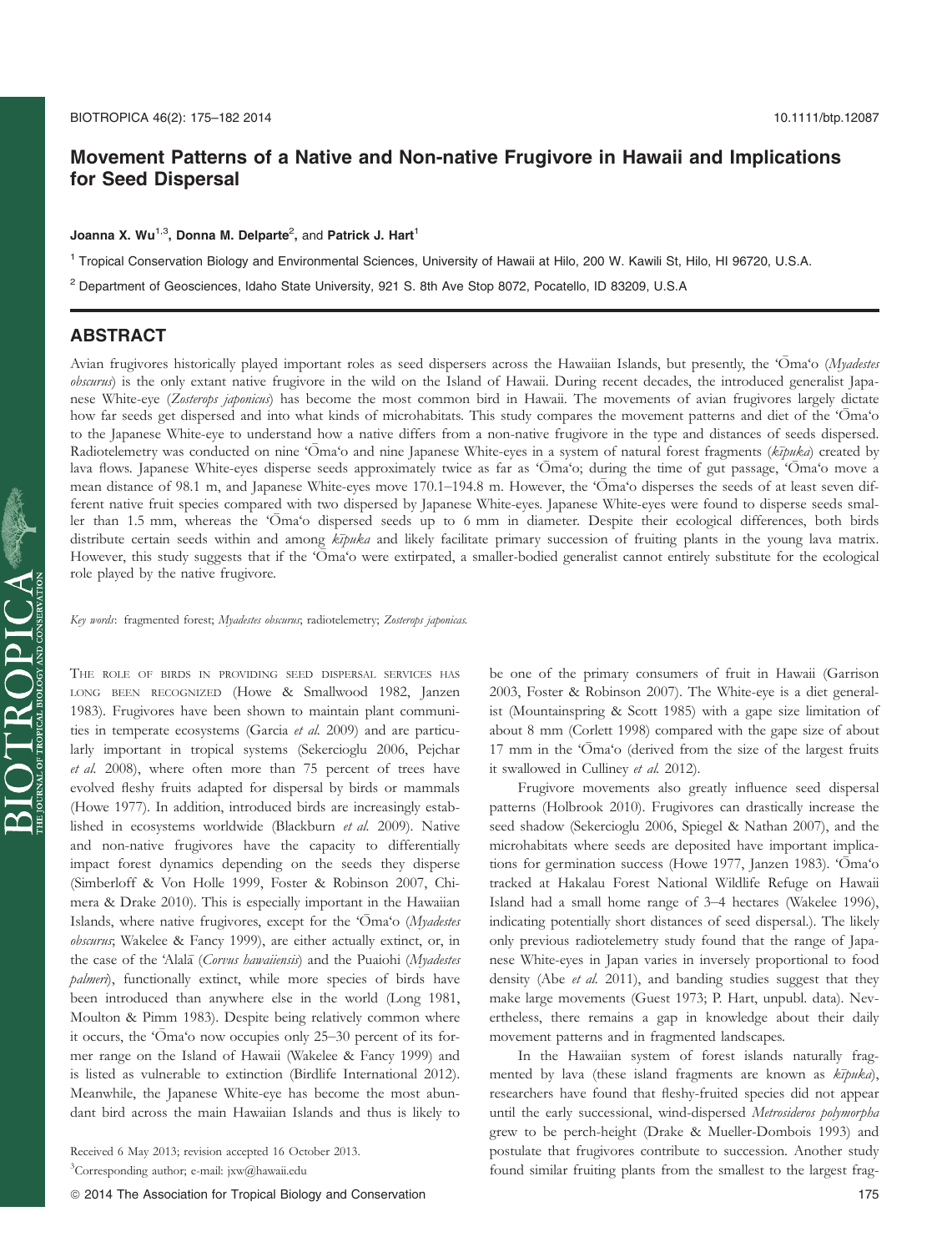ment and hypothesize that the ' $\overline{O}$ ma'o is partially responsible for dispersing seeds across fragments (Flaspohler et al. 2010). This study attempts to fill the gaps in frugivore movement and seed dispersal among fragments. First, the native and non-native birds were tracked using radiotelemetry to determine seed dispersal distances and use of the  $k\bar{z}$ puka and matrix areas. Secondly, diet analysis was used to determine how the 'Oma'o and Japanese White-eye differ in the fruits that they consume and the seeds that they disperse. The aim of this study is to address, from these two angles, whether seed dispersal services are improved or impaired by the introduced White-eye.

### METHODS

STUDY SITE.—The lava-fragmented system on the Island of Hawaii is an excellent model system to investigate questions relating to dispersal ecology. The region was once a contiguous forest on substrate that is 3000–5000 years old, but Mauna Loa volcanic eruptions in 1855 and 1880 sent flows of molten lava downslope. These new lava flows are considered 'matrix' in this study, while those islands of remnant forest missed by the flows are known as 'kīpuka.' The 16 kīpuka chosen for this study vary in size from 0.1–10 ha (mean  $1.67 \pm 2.45$  ha) and in proximity to intact forest tracts. The study area is around 19°40′ N, 155°21′ W (Fig. S1). Study sites range from 1480–1740 m in elevation and receive 2000–3000 mm of rainfall per year (Giambelluca et al. 2013). Temperatures range from approximately 10-20 °C (State of Hawaii 1970, NOAA, National Oceanic & Atmospheric Administration 2012). The canopy in the  $k\bar{z}$ puka forests is dominated by the native tree, Metrosideros polymorpha (Myrtaceae), with very sparsely distributed Acacia koa (Fabaceae) at higher elevations. Fruiting plants in the mid-canopy consisted of Cheirodendron trigynum (Araliaceae), pilo (Coprosma sp., Rubiaceae), Ilex anomala (Aquifoliaceae), Myrsine lessertiana (Myrsinaceae), and Myoporum sandwicense (Myoporaceae). Rubus hawaiensis (Rosaceae) and Leptecophylla tameiameiae (Ericaceae) grew in the forest understory, and Vaccinium reticulatum (Ericaceae) grew the matrix. Rubus hawaiensis, Ilex anomala, and Cheirodendron trigynum peaked in fruit production during April–August, while Coprosma sp., Myrsine lessertiana, Myoporum sandwicense, and Leptecophylla tameiameiae peaked during October–February (Kovach 2012). Native birds at the site are 'Apapane (Himatione sanguinea), Hawaii 'Amakihi (Hemignathus virens), 'Ōma'o, 'I'iwi (Vestiaria coccinea), 'Elepaio (Chasiempis sandwichensis), and 'Io (Buteo solitarius). The most common non-native species is the Japanese White-eye, and less common species are Red-billed Leiothrix (Leiothrix lutea), House Finch (Carpodacus mexicanus), Kalij Pheasant (Lophura leucomelanos), and Yellow-fronted Canary (Serinus mozambicus). The Red-billed Leiothrix is more frugivorous than the Japanese White-eye (Ralph & Noon 1986, Male et al. 1998) but were fairly uncommon in the region where we conducted our study (Flaspohler et al. 2010, Kovach 2012). Although excluded from this study, ground-dwelling Kalij Pheasant (Lewin & Lewin 1984) and Hawaii 'Amakihi (Lindsey et al. 1998) are also potential seed dispersers in the study area.

TELEMETRY TRACKING.—Birds were captured using 5–7 m high nylon mist nets placed both inside  $k\bar{z}puka$  and the surrounding matrix. Birds were held in opaque cotton bags for five to fifteen min in preparation for transmitter attachment. 'Oma'o and Japanese White-eye were outfitted with radio transmitters and tracked. Six 'Oma'o were captured and tracked during the breeding season (February–April; Wakelee & Fancy 1999) and three during the non-breeding season (July–September). Japanese White-eyes can breed year-round; though, the peak season is March to June (van Riper 2000). All nine individuals were captured and tracked during February and June. The sex of the both species was not determined due to lack of dimorphism, and all the birds tracked were adults. Tracking occurred in 2–3 h segments from sunrise to sunset, in all weather conditions except for heavy rain, which was rare. Two observers used the R410 receiver from Advanced Telemetry Systems (ATS), a three-element Yagi antenna, and the Trimble<sup>®</sup> GeoXH most of the time, occasionally using recreational-grade GPS units. Fixes were taken every 5–10 min when the bird was in range. Observers attempted to get as close to the bird as possible (indicated by an increase in signal strength) before taking a bearing to reduce distance-dependent biangulation error. Occasionally, the tracked bird was sighted, and in those cases, the bird's exact location was recorded as a point.

Transmitters from ATS weighing 1.9 g were used for the 'Oma 'o, which have a mass of 50 g. Transmitters were attached using a figure-eight harness (Rappole & Tipton 1991) following methods in Wakelee (1996). The transmitter and harness weigh less than 4 percent of the bird's total body mass, and 'Oma'o did not appear hindered by the system (Fancy et al. 1993, Wakelee 1996). However, we recognize potential negative effects of transmitters, such as increased energy expenditure and decreased likelihood of nesting (Barron et al. 2010). We used eight 0.5 g transmitters for the Japanese White-eye from ATS and one 0.5 g transmitter from Lotek. A figure-eight harness was made from rubber bands, and later, elastic sewing thread (H. Streby, pers. comm.) with loops 16 mm from the center of the harness to the end of the loop. Some Japanese White-eye individuals were stressed while we attached the transmitter, and one bird pecked it off. White-eyes were given half an hour after release to get used to the transmitter before tracking commenced. The antennas on the ATS transmitters kinked after a few days, causing range to decrease from 1–3 km to as little as 50–100 m. One Japanese White-eye was tracked using a transmitter from Lotek (Table S1). For this individual, the non-kinking antenna gave sufficient range to capture all of the bird's movements. As there is some error associated with locations obtained via radiotelemetry (Springer 1979, Haskell & Ballard 2007), telemetry error was estimated in the  $k\bar{\imath}puka$  landscape at varying distances from the transmitter.

DIET ANALYSIS.—When 'Oma'o or Japanese White-eye defecated in the handling bags, their fecal matter was collected, frozen and then suspended in 70 percent or 100 percent ethanol for analysis under a dissecting microscope. In 2011 and 2012, seventy-two 'Oma'o fecal samples were collected from February to May, and thirty-four Japanese White-eye fecal samples were collected from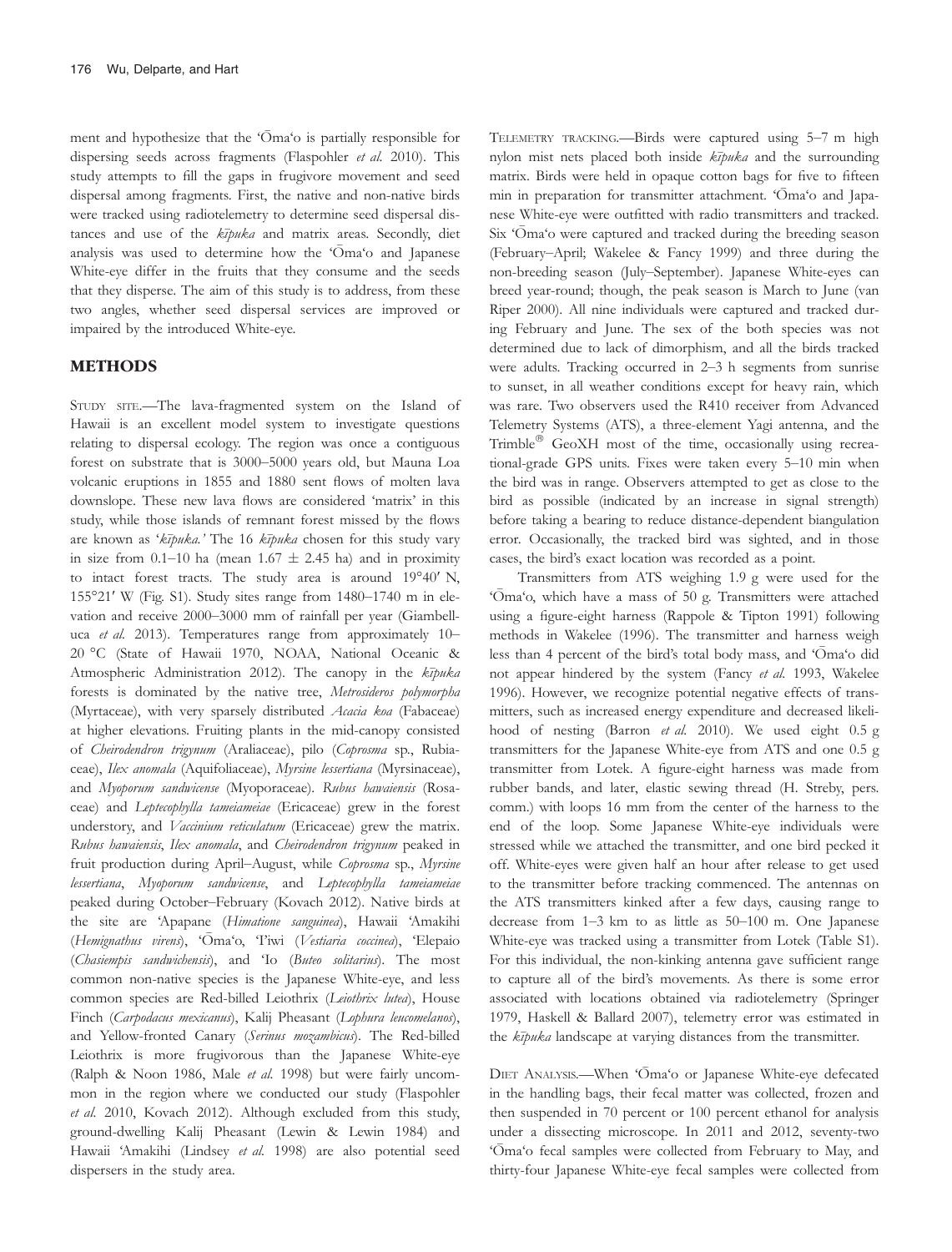February to July. The proportion, by volume relative to the other items in the fecal sample, of insect, fruit, and other matter was approximated to five percent. While the proportions serve as a comparison between the species, they may not accurately reflect diet quantification (Wakelee 1996) as some food types (e.g., soft insect parts) may be more thoroughly digested than others  $(e.g.,)$ fruit skin and fibers). Fruits from all common fruiting species in the kipuka were collected to create a seed library to aid in the identification of seeds found in the fecal samples.

DATA ANALYSIS.—Bird locations, biangulations, were calculated using the software Location Of A Signal (LOAS; Ecological Software Solutions LLC). Nine errant location points more than 5 km from the study area were removed after cross-referencing the raw data. Geospatial Modeling Environment (GME; Spatial Ecology LLC) was used to calculate the distances between points. No gut passage trials have been performed with Myadestes obscurus, but studies with the Central American species Myadestes melanops found a median retention time of 16–22 min for a laxative fruit (Murray et al. 1994) and 25 min in a food without laxative effect (Murray 1988). The thrush Turdus merula passed seeds between 6–50 min (Sorensen 1984). Given the best available gut passage times of thrushes of comparable mass, we estimated a range of 24–36 min for the 'Oma'o. Distances traveled during overlapping tracking intervals (e.g., 0800–0830 h and 0810–0840 h on the same day) were considered independent samples because movement and location are inherently dependent on the bird's previous location (Holbrook 2010). Furthermore, there was no significant difference between using overlapping intervals and non-overlapping intervals  $(t = 0.102, P = 0.9188)$ . Medeiros (2004) conducted the only gut passage trials with the Japanese White-eye and found that they passed three species of fruits in 60–210 min. However, all other studies on congeneric species of similar size and food habits found gut retention times of 6–33 min (Stanley & Lill 2002, Brown & Downs 2003, Logan & Xu 2006). Based on a body mass of 10 g and a generalist diet, gut passage time is estimated to be 30–80 min (Herrera 1984, Levey & Karasov 1989). Because of this large variation in gut passage times, two different gut passage time intervals were selected for the Japanese White-eye with a bias toward peer-reviewed studies:  $30 \pm 6$ ,  $60 \pm 10$  min.

Distances for each species were lumped across individuals to compare the 'Oma'o with the Japanese White-eye as species based on methods used in the study described by Holbrook (2010). However, we recognize that one potential issue with this method is that movement distances are dependent on the individual. One-sided, two-sample *t*-tests were used  $(H_a \text{ of }]$ apanese White-eye movements being larger) to assess difference between species in distance traveled during gut passage time. The distances moved by the six 'Oma'o tracked during the breeding season were compared with the three tracked during the nonbreeding season using a two-sample t-test. This comparison was not made for Japanese White-eyes because all were tracked during their breeding period. The distance from the mean center point was calculated as a metric of the birds' range of movement (Fancy et al. 1993, Wakelee 1996) using ArcMap 10 (ArcInfo, ESRI<sup>®</sup>) and GME. Two-sample *t*-tests were used to assess difference between species  $(H_a \text{ of Japanese White-eye movements})$ being larger). As a third metric of range, the home range sizes of the two bird species were calculated, and one-sided Wilcox tests were used to compare the ' $\overline{O}$ ma'o to the White-eye (H<sub>a</sub> of Japanese White-eye home range being larger). The minimum convex polygon (MCP) was calculated in ArcMap 10. GME was used to calculate the 50 percent and 95 percent kernel home range (KHR) sizes for the 'Oma'o and White-eye, and the least-squares cross-validation bandwidth estimator method and a cell size of 20 was used (Gitzen & Millspaugh 2003, Katajisto & Moilanen 2006). Data from one Japanese White-eye were eliminated in home range analysis because it only contained 11 data points (Table S1). One-way ANOVA and subsequent Tukey's tests were carried out using Minitab<sup>®</sup> 16. Normality tests, t-tests, Wilcox tests, and graphs were carried out using R (v. 2.13.2).

# **RESULTS**

MOVEMENT.—' $\overline{\text{O}}$ ma'o traveled, on average, 98.1  $\pm$  6.2 m over a 30-min period. A total of 518 location points were obtained from the nine ' $\overline{O}$ ma'o that were tracked for 12–60 d (mean = 36.0) over approximately 160 h (Fig. 1; Table S1). As there was no difference in distance traveled between breeding and non-breeding season ( $t = 1.51$ , df = 203.93,  $P = 0.93$ ), data were lumped in analysis. Seventy percent of 'Oma'o location points were in  $k\bar{z}$ puka and forests, but all the individuals tracked made trips to the surrounding matrix, with two of nine birds spending more than 50 percent of the time in the matrix. Japanese White-eyes traveled  $170.1 \pm 6.8$  m over a 30-min period, and 194.8  $\pm$  7.4 m over a 60-min period (Table 1). A total of 680 location points were obtained from the nine Japanese White-eyes that were tracked over approximately 225 h (Fig. 2; Table S1). Individuals were tracked for 1–23 d (average 11.9 d; Table S1). Sixty percent of White-eye location points were in  $k\bar{z}$ puka and forests, seven of nine birds spent more than 50 percent of the time in the matrix with one individual being found only in the matrix for the duration of tracking (20 d). Distances during the 30- and 60-min period for the Japanese White-eye were significantly different from one other  $(t = 2.96, df = 1306.57,$  $P = 0.003$ ), and thus, the 'Oma'o mean was compared with the Japanese White-eye mean from each gut passage period.

Over a 30-min period, Japanese White-eyes moved significantly farther than 'Oma'o  $(t = 7.95, df = 613.26, P < 0.001;$ Table 1; Fig. 3). Over a 60-min period for the White-eye and 30 min period for the 'Oma'o, White-eyes also moved significantly farther than 'Oma'o  $(t = 10.67, df = 625.99, P < 0.001$ ; Table 1; Fig. 3). Japanese White-eyes had significantly higher distances from the center of activity than ' $\overline{O}$ ma'o ( $t = 5.94$ , df = 1159.32,  $P \le 0.001$ ; Table 2). Minimum convex polygon (MCP) home range sizes did not differ significantly between the two species ( $W = 41$ ,  $P = 0.50$ ; Table 2). There were also no significant differences for 50 percent KHR size ( $W = 43$ ,  $P = 0.27$ ) and 95 percent KHR size ( $W = 37$ ,  $P = 0.48$ ; Table 2). Mean error from biangula-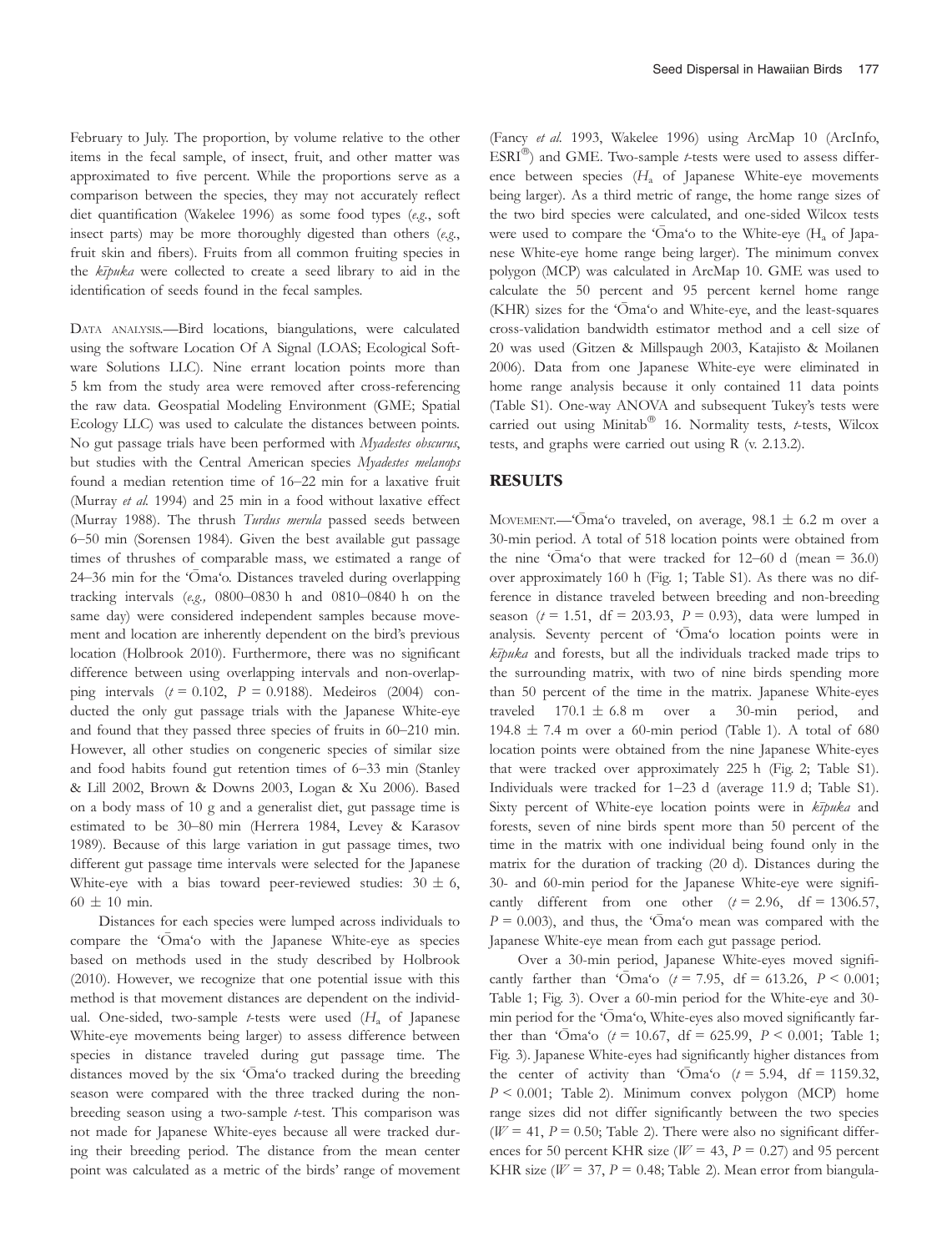

FIGURE 1. A detailed view of the nine 'Oma'o tracked. The pentagon shapes represent the mean center location for each bird, and dots represent each location obtained. Birds are labeled according to the last digits of the transmitter frequency (see Table S1 for individual details). Solid lines represent the 50 percent KHR boundaries, and dashed lines represent the 95 percent KHR boundaries for each bird: (A) three 'Oma'o tracked from March–April 2011; (B) three 'Oma'o tracked from March-April 2011; and (C) three 'Oma'o tracked from July-September 2011.

| TABLE 1. Distances traveled in gut passage time (GPT) for 'Oma'o and Japanese<br>White-eyes ([AWE). |                      |                     |                     |  |  |  |  |  |
|-----------------------------------------------------------------------------------------------------|----------------------|---------------------|---------------------|--|--|--|--|--|
|                                                                                                     | <b>OMAO</b>          | <b>JAWE</b>         | JAWE                |  |  |  |  |  |
|                                                                                                     | $30 \text{ min}$     | $30 \text{ min}$    | $60$ min            |  |  |  |  |  |
| Distance traveled in GPT (m)                                                                        |                      |                     |                     |  |  |  |  |  |
| Sample size                                                                                         | 249                  | 634                 | 707                 |  |  |  |  |  |
| Mean (SE)                                                                                           | 98.1(6.2)            | 170.1(6.8)          | 194.8 (7.4)         |  |  |  |  |  |
| Median (IQR)                                                                                        | $55.9(28.1 - 114.7)$ | $125.9(54.3-240.7)$ | $147.0(68.7-303.0)$ |  |  |  |  |  |

tion in the  $k\bar{z}$ *puka* system was calculated to be 12.76  $\pm$  4.24 m. Recreational GPS units used for part of this study had an average error of 9.23–12.91 m under a forest canopy.

DIET ANALYSIS.—Seventy-two fecal samples were collected from 'Oma'o, and 34 were collected from Japanese White-eyes. Of the 1148 seeds in all the fecal samples, 1146 were identified to the genus or species, and two were not identifiable. The seeds of Vaccinium reticulatum and V. calycinum are indistinguishable under the microscope, as are three species of pilo (Coprosma sp.) that occur in the region (Wagner et al. 1999, Table 3). However, pilo seeds could be distinguished from kukaenene (Coprosma ernodeoides). Four seeds were identified only to the Coprosma genus because they were not similar enough to pilo or kukaenene. Seeds ranging from 0.5–6 mm in size were found in 'Oma'o fecal samples,

whereas Japanese White-eyes only dispersed the two smallest seeds in the study area, which were 0.5 and 1.5 mm in size (Table 3). 'Oma'o dispersed seeds of at least seven different native species, whereas the Japanese White-eye was found to disperse Vaccinium and Rubus hawaiensis seeds. Eighty-five percent of 'Oma 'o fecal samples contained seeds compared with twenty-one percent of Japanese White-eye fecal samples. The frequency of fecal samples that contained seeds was significantly higher in ' $\overline{\text{O}}$ ma'o than Japanese White-eyes ( $\chi^2$  = 40.2, df = 1,  $P \le 0.0001$ ). Fruit pulp, skin, and seeds comprised 99.7 percent of 'Oma'o diet; insect matter comprised 0.3 percent of its diet. Fruit pulp, skin, and seeds comprised 29.8 percent of Japanese White-eye diet; insect matter comprised 69.9 percent of its diet. 'Oma'o consumed significantly more fruit than Japanese Whiteeyes ( $W = 0.5$ ,  $P \le 0.001$ ), and Japanese White-eyes consumed significantly more insect than ' $\bar{O}$ ma'o ( $W = 614.5$ ,  $P \le 0.001$ ).

#### DISCUSSION

Seed dispersal in the *kīpuka* region is improved by the Japanese White-eye, particularly to matrix and neighboring  $k\bar{z}puka$ , but it cannot fully compensate for the 'Oma'o if the native thrush were to be extirpated. Based on these results, Japanese White-eyes are likely to disperse seeds approximately twice as far (170.1–194.8 m) during gut passage period as 'Oma 'o (98.1 m) but disperse fewer, smaller seeds and fewer species of seeds. Distance travelled during gut pas-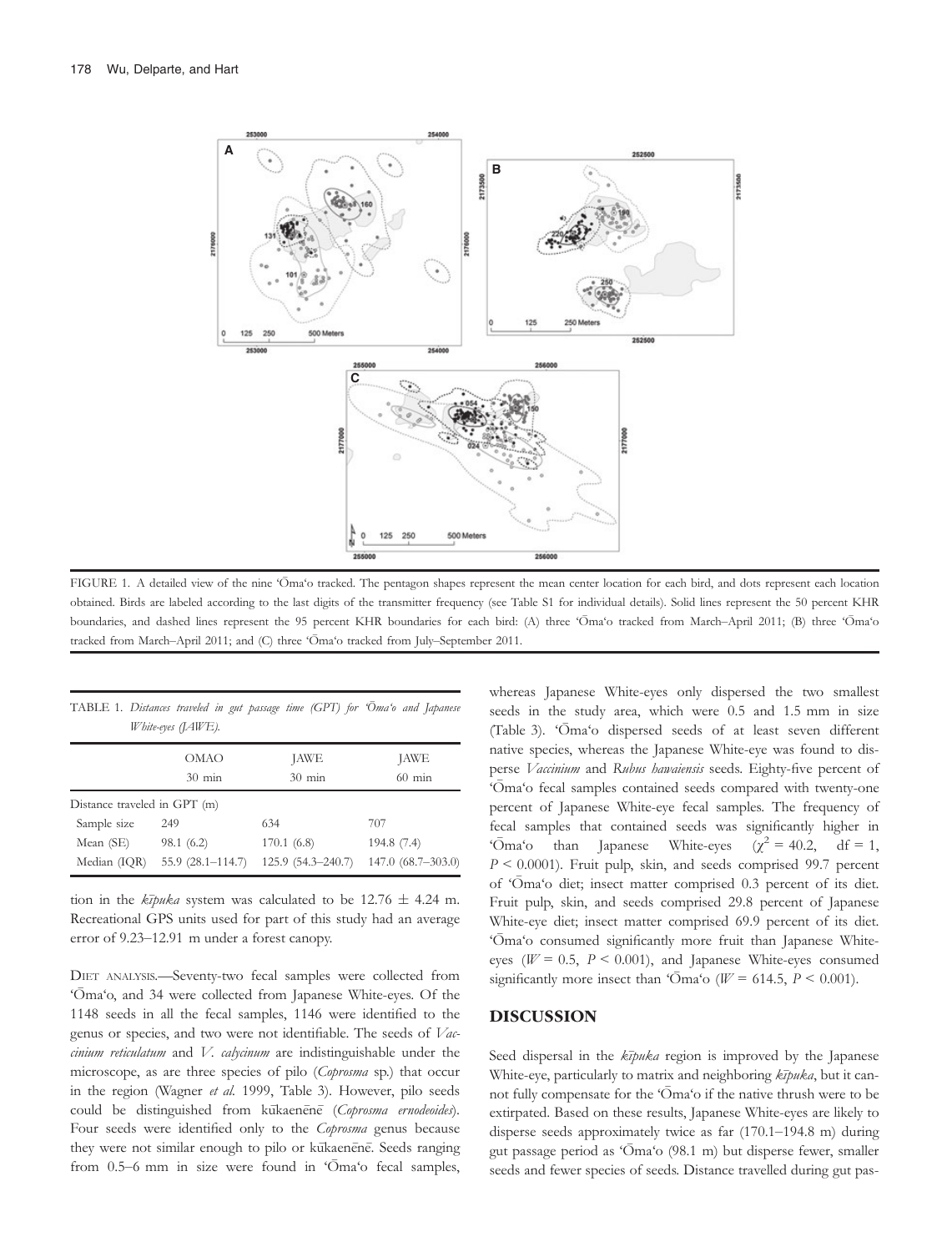





FIGURE 2. A detailed view of the nine Japanese White-eyes tracked. The pentagon shapes represent the mean center location for each bird and are labeled according to the last digits of the transmitter frequency (see Table S1 for individual details). Solid lines represent the 50 percent KHR boundaries, and dashed lines represent the 95 percent KHR boundaries for each bird: (A) three White-eyes tracked from February–March 2012; (B) three White-eyes tracked in March 2012; and (C) White-eyes 302 and 692 were tracked in February 2012, and 317 was tracked from May–June 2012. The latter is the only transmitter that experienced no range limitations.



FIGURE 3. Graph showing the distances traveled during the bird's gut passage time. For 'Oma'o, the distance moved in a 30-min period ( $N = 249$ ) is graphed. For Japanese White-eyes, distance traveled is over a 30-min period ( $N = 634$ ) and 60-min period ( $N = 691$ ). Mean and SE are displayed above each bar.

| TABLE 2. Distance from the center of activity and home range metrics for 'Oma'o and |
|-------------------------------------------------------------------------------------|
| <i>Japanese White-eyes ([AWE).</i>                                                  |

|                                      | OMAO              | <b>JAWE</b>        |  |
|--------------------------------------|-------------------|--------------------|--|
| Distance from center of activity (m) |                   |                    |  |
| Sample size                          | 518               | 680                |  |
| Mean (SE)                            | 90.4(4.7)         | 127.6(4.3)         |  |
| Median (IQR)                         | 55.4 (27.3-106.0) | $96.3(44.3-182.5)$ |  |
| $MCP$ (ha)                           |                   |                    |  |
| Sample size                          | $\mathbf Q$       | 8                  |  |
| Mean (SE)                            | 11.5(4.1)         | 14.5(9.2)          |  |
| Median (IQR)                         | $4.5(1.7-16.7)$   | 4.8 $(4.1 - 7.3)$  |  |
| 50 percent KHR (ha)                  |                   |                    |  |
| Sample size                          | 9                 | 8                  |  |
| Mean (SE)                            | 2.3(0.9)          | 2.4(1.1)           |  |
| Median (IQR)                         | $0.9(0.5-2.3)$    | $1.1(1.0-2.0)$     |  |
| 95 percent KHR (ha)                  |                   |                    |  |
| Sample size                          | 9                 | 8                  |  |
| Mean (SE)                            | 13.2(4.7)         | 13.9(6.9)          |  |
| Median (IQR)                         | $6.9(2.4 - 21.8)$ | $6.8(5.9-8.9)$     |  |

 $MCP =$  minimum convex polygon,  $KHR =$  kernel home range.

sage time and distance from center of activity both show the Japanese White-eye to be more volant than the 'Oma'o within a similar sized home range. Both species spend much of the time in a core home range, but also go to neighboring  $k\bar{\imath}$ puka and to the matrix, thereby disseminating seeds across fragments. Most 'Oma'o tracked did go to neighboring  $k\bar{\imath}$ puka, but three of nine never left their  $k\bar{z}$ puka during the months tracked. Anecdotally, White-eyes have a greater tendency to spend time in the matrix than 'Oma'o. Movement rates of the first eight White-eyes are almost certainly underestimates as the birds that moved farther often could not be tracked. Another potential shortcoming is 'Oma'o, and Japanese White-eyes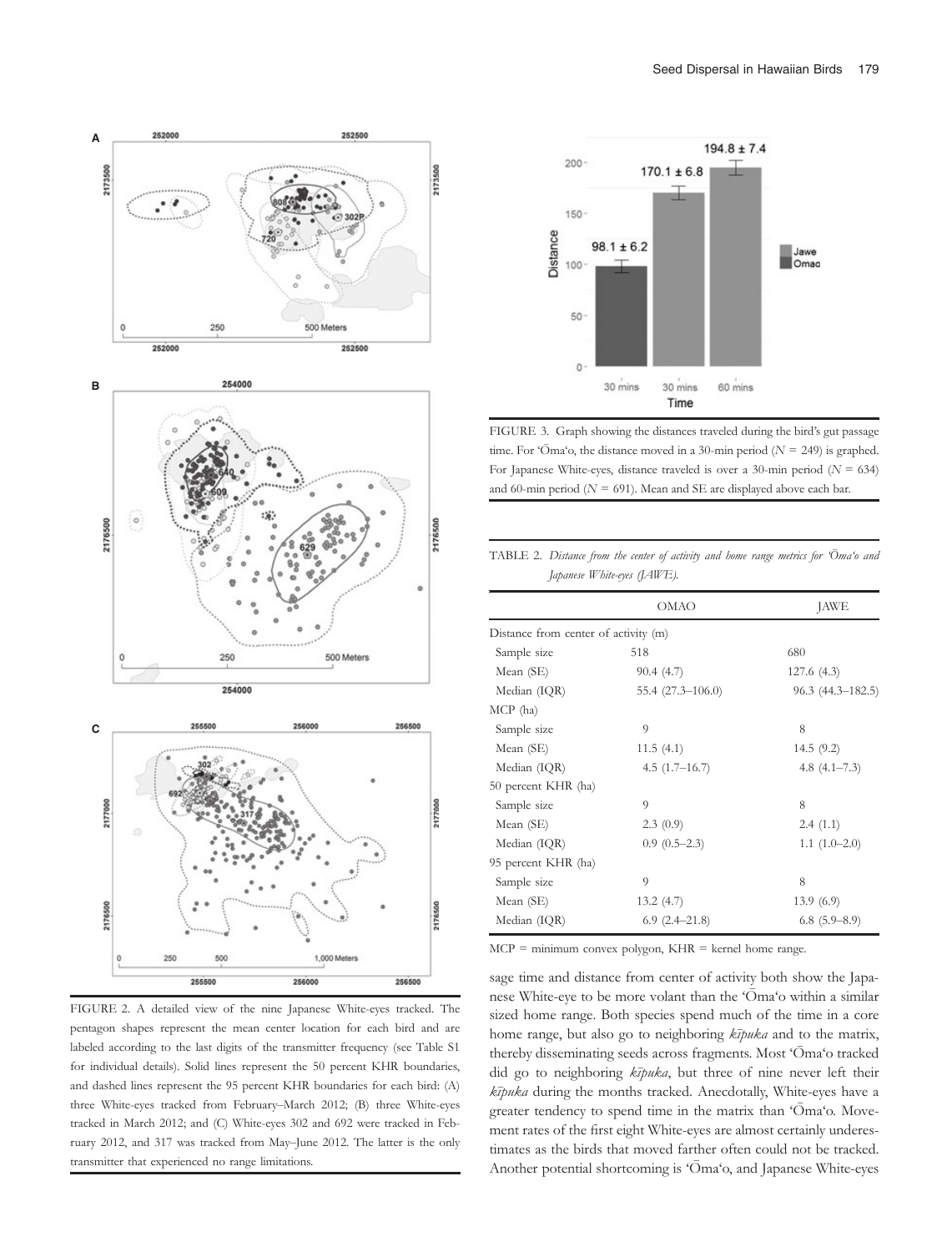|                                                      |               | - -           |                    |                   |                           |                           |
|------------------------------------------------------|---------------|---------------|--------------------|-------------------|---------------------------|---------------------------|
| Species                                              | Hawaiian name | Family        | Fruit size<br>(mm) | Seed size<br>(mm) | <b>OMAO</b><br>$(N = 72)$ | <b>JAWE</b><br>$(N = 34)$ |
| Vaccinium reticulatum and V. calycinum               | 'Ohelo        | Ericaceae     | $12^{1}$           | $0.5^1$           | 877                       | 153                       |
| Rubus hawaiensis                                     | 'Akala        | Rosaceae      | 35                 | 1.5               | 3                         |                           |
| Cheirodendron trigynum                               | 'Ōlapa        | Araliaceae    | $7.5^{1}$          | $5^1$             | 23                        | $\left($                  |
| Coprosma ernodeoides                                 | Kukaenene     | Rubiaceae     | 11                 | 6                 | 55                        | $\Omega$                  |
| Coprosma ochracea, C. rhynchocarpa,<br>and C. pubens | Pilo          | Rubiaceae     | $10^{1}$           | 4                 | 20                        | $\Omega$                  |
| Other Coprosma spp.                                  | NA            | Rubiaceae     | NA                 |                   | 4                         | $\Omega$                  |
| Ilex anomala                                         | Kāwa'u        | Aquifoliaceae | 9 <sup>1</sup>     | 3 <sup>1</sup>    | $\overline{c}$            | $\Omega$                  |
| Leptecophylla tameiameiae                            | Pukiawe       | Ericaceae     | $5^1$              | $3^1$             | $\overline{c}$            | $\Omega$                  |
| Unknown                                              | NA            | NA            | NA                 | NA                |                           |                           |

TABLE 3. Total counts of seeds of the different species found in fecal samples of 'Oma'o and Japanese White-eyes (LAWE).

<sup>1</sup>From Wagner et al. 1999. Other data are author's measurements.

Rubus hawaiensis numbers represent the number of druplets ingested.

 $NA = not applicable.$ 

were not always tracked in the same  $k\bar{z}$ *puka*; resource availability increases with  $k\bar{z}p u k a$  size (Flaspohler et al. 2010, Kovach 2012), and so movement differences may partially track these differences (Abe et al. 2011). Nevertheless, the study of frugivore movement across a fragmented landscape is a critical area of research in an increasingly human-affected world (Fischer & Lidenmayer 2007, McConkey et al. 2012). The findings in this study, based on distance traveled over gut passage time and distance from mean center, are consistent with other studies that find the Japanese White-eye to be a wide-ranging bird (Guest 1973, van Riper 2000, Weir & Corlett 2007, Kawakami et al. 2009, Corlett 2011). However, the home ranges found in this study are an order of magnitude larger than small volcanic islands of Japan (Abe et al. 2011), likely owing to numerous habitat and resource differences between the study areas.

Aside from movement patterns, the 'Oma'o also had a different diet from the Japanese White-eye at the kīpuka study sites. Perkins (1903) and Wakelee (1996) suggest 'Oma'o consume a large quantity of invertebrates; the latter found that 80 percent of the fecal samples collected contained invertebrate matter. However, this study found that only seven percent of the fecal samples contained invertebrates, and Henshaw (1902) found that less than five percent of the dissected stomachs contained invertebrates. Seasonal variation could partially explain this difference. All of the fecal samples, in this study, were collected from February to July, approximately the peak season of fruit abundance in the  $k\bar{z}$ puka region (Kovach 2012); 'Oma'o in this region may eat less fruit when fruit abundance is relatively lower. It is also important to understand birds' diets and movements during the non-breeding season, because they may forage over larger areas or on different foods when not defending a breeding territory or feeding nestlings (Holbrook & Smith 2000). From field observations, a greater frequency of fecal samples containing pulp matter than seeds, and results from past studies, Japanese White-eyes may be pecking at fruit larger than its gape size with its small, piercing bill rather than taking the seeds with the fruit. Japanese White-eyes prefer small-seeded over large-seeded fruit (LaRosa et al. 1985, Chimera & Drake

2010) and have been shown to consume fruits less than 6 mm in diameter (Noma & Yumoto 1997). The White-eye's gape size is larger than most seeds in this study area, but by taking pecks at fruits such as *Coprosma*, which has two large seeds in the center, the White-eye is not likely to swallow and disperse its seeds. Vaccinium and Rubus hawaiensis both have fruits larger than 12 mm (Table 3) but have numerous small seeds interspersed in the fruit's flesh, facilitating dispersal by small-billed frugivores. Large-seeded plant species are more susceptible to the effects of fragmentation (Cramer et al. 2007), an effect that may be compounded by a lack of larger seed dispersers on the other islands of Hawaii.

As opportunistic generalists, White-eyes demonstrate high flexibility in their diet, and thus, it can play a variable ecological role as a seed disperser. By both species and quantity of seeds dispersed, the Japanese White-eye was found to be much less frugivorous in this study than on Maui (Foster & Robinson 2007). Studies elsewhere also showed the Japanese White-eye to be among the most important seed dispersers of all birds present (Corlett 1998, 2011, Au et al. 2006, Kawakami et al. 2009). One possible outcome for the kipuka is that if 'Oma'o were to be extirpated in the future, as it has been across much of its range, larger seeded plants may be particularly susceptible to dispersal failure. While Japanese White-eyes may not fully replace the 'Oma'o as a seed disperser, seed dispersal services are augmented by the presence of this introduced species, at least in the absence of invasive fruiting species. Both species contribute to primary succession in the  $k\bar{z}$ puka region; 'Oma'o disperse more seeds, and White-eyes spend more time in the matrix. Approximately one in five Japanese White-eyes at any time carry seeds in their droppings. However, they are still likely to play a big role in the ecosystem as the second most abundant bird in the kīpuka, with a density of 14.8 birds per hectare (Kovach 2012). While the 'Oma'o and the Japanese White-eye are the most important frugivores in the kīpuka, the Hawaii 'Amakihi (Lindsey et al. 1998) and Kalij Pheasant (Lewin & Lewin 1984) disperse some seeds as well, and the Red-billed Leiothrix is found to disperse at least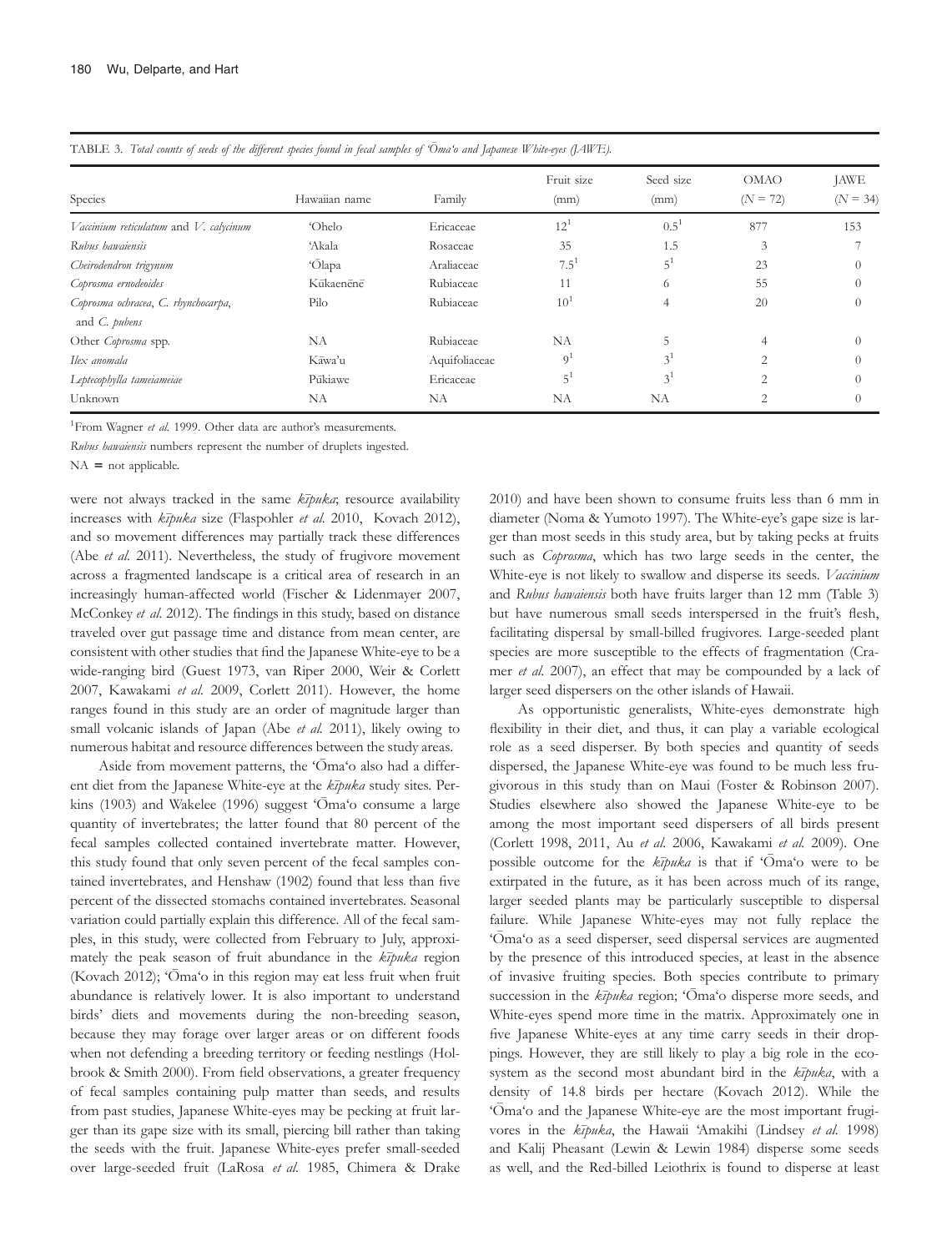Vaccinium and Rubus hawaiensis seeds from limited samples in this study. Plant recruitment to matrix areas is often dispersal-limited (McConkey et al. 2012), and both study species contribute to the regeneration of understory fruiting plants, as observed during this study when an 'Oma'o perched on a Metrosideros polymorpha sapling colonizing the matrix excreted a dropping, fitting with findings by Drake and Mueller-Dombois (1993).

Worldwide, native frugivores are increasingly becoming replaced by smaller, non-native generalists that cannot effectively substitute for native frugivores (Meehan et al. 2002, Mandon-Dalger et al. 2004, Babweteera & Brown 2009, Chimera & Drake 2010, Staddon et al. 2010). Many Hawaiian plants evolved fleshy fruits historically dispersed by frugivorous birds, but with the extinction of most native frugivores, seed dispersal services, particularly by birds capable of processing larger fruits and seeds, are threatened (Culliney et al. 2012). It is also important to consider the impacts that anthropogenic fragmentation can have on 'Oma'o, a species that may not be inclined to cross large gaps. The population status of the 'Oma'o is stable, and the bird has even recolonized an area where it was formerly found (Judge et al. 2012); however, continued preservation of the last remaining native frugivore in Hawaii is crucial, particularly because functional extinction may occur long before a seed disperser becomes rare (McConkey & Drake 2006). As ecosystems worldwide face increasing anthropogenic pressures, avian seed dispersers are one of the most important factors that will determine the persistence and dissemination of fleshy-fruited plant species.

## ACKNOWLEDGMENTS

For funding this project, we thank Hawaii's EPSCoR (Experimental Program to Stimulate Competitive Research; grant number EPS-0903833). CREST (Centers of Research Excellence in Science and Technology; grant number 0833211), the Cooper Ornithological Society, the Association for Field Ornithologists, and the Hawaii Audubon Society also contributed to funding for this project. We sincerely thank David Flaspohler, Jessie Knowlton, and Tadashi Fukami for allowing us to be a part of their project and making this work possible, and Liba Goldstein for committee guidance. Mahalo also to Devin Leopold, Christian Giardiana, the USFS Institute of Pacific Islands Forestry, Henry Streby, Kevin Brinck, Jonathan Price, Robert Peck, Arthur Medeiros, and Andrew Chan. Jennifer Hirano, Nick Turner, Austin Aslan, Marie VanZandt, Nolan Lancaster, Justin Lehman, other interns from MTU/USFS, Chris Nishioka, Lisa Canale, and Mark Kimura helped greatly in the field and in the lab. Vahid Ajimine and Gerard Kruisheer analyzed the data for radiotelemetry error testing. We thank Emilio Bruna, Donald Drake, and two other reviewers for vastly improving this manuscript.

# SUPPORTING INFORMATION

Additional Supporting Information may be found in the online version of this article:

FIGURE S1. Map of study site on the Big Island. Each of the 16 kīpuka is outlined and numbered.

TABLE S1. Basic statistics on birds tracked showing the bird ID (signal frequency), times tracked, location obtained, and movement rates. Japanese White-eye (JAWE) movement rates are averaged based on a 30-min GPT.

### LITERATURE CITED

- ABE, H., S. UENO, Y. TSUMURA, AND M. HASEGAWA. 2011. Expanded home range of pollinator birds facilitates greater pollen flow of Camellia japonica in a forest heavily damaged by volcanic activity. In Y. Isagi, and Y. Suyama (Eds.). Single-pollen genotyping, ecological research monographs, pp. 47–62. Springer, Osaka.
- AU, A. Y. Y., R. T. CORLETT, AND B. C. H. HAU. 2006. Seed rain into upland plant communities in Hong Kong, China. Plant Ecol. 186: 13–22.
- BABWETEERA, F., AND N. BROWN. 2009. Can remnant frugivore species effectively disperse tree seeds in secondary tropical rain forests? Biodivers. Conserv. 18: 1611–1627.
- BARRON, D. G., J. D. BRAWN, AND P. J. WEATHERHEAD. 2010. Meta-analysis of transmitter effects on avian behaviour and ecology. Methods Ecol. Evol. 1: 180–187.
- Birdlife International 2012. Myadestes obscurus. In IUCN 2012. IUCN red list of threatened species. Version 2012.2. <www.iucnredlist.org>. Downloaded 01 May 2013.
- BLACKBURN, T. M., J. L. LOCKWOOD, AND P. B. CASSEY. 2009. Avian invasions: The ecology and evolution of exotic birds. Oxford University Press, New York.
- BROWN, K. J., AND C. T. DOWNS. 2003. Digestive efficiency of a generalist avian feeder, the Cape White-eye (Zosterops pallidus). Comp. Biochem. Physiol. Part A 134: 739–748.
- CHIMERA, C. G., AND D. R. DRAKE. 2010. Patterns of seed dispersal and dispersal failure in a Hawaiian dry forest having only introduced birds. Biotropica 42: 493–502.
- CORLETT, R. T. 1998. Frugivory and seed dispersal by birds in Hong Kong shrubland. Forktail 13: 23–27.
- CORLETT, R. T. 2011. Seed dispersal in Hong Kong, China: Past, present and possible futures. Integr. Zool. 6: 97–109.
- CRAMER, J. M., R. C. G. MESQUITA, AND G. B. WILLIAMSON. 2007. Forest fragmentation differentially affects seed dispersal of large and small-seeded tropical trees. Biol. Conserv. 137: 415–423.
- CULLINEY, S., L. PEJCHAR, R. SWITZER, AND V. RUIZ-GUTIERREZ. 2012. Seed dispersal by a captive corvid: The role of the 'Alala (Corvus hawaiiensis) in shaping Hawai'i's plant communities. Ecol. Appl. 22: 1718-1732.
- DRAKE, D. R., AND D. MUELLER-DOMBOIS. 1993. Population development of rain forest trees on a chronosequence of Hawaiian lava flows. Ecology 74: 1012–1019.
- FANCY, S. G., R. T. SUGIHARA, J. J. JEFFREY, AND J. D. JACOBI. 1993. Site tenacity of the endangered Palila. Wilson Bull. 105: 587–596.
- FISCHER, J., AND D. B. LIDENMAYER. 2007. Landscape modification and habitat fragmentation: A synthesis. Glob. Ecol. Biogeogr. 13: 265–280.
- FLASPOHLER, D. J., C. P. GIARDINA, G. P. ASNER, P. HART, J. PRICE, C. K. LYONS, AND X. CASTANEDA. 2010. Long-term effects of fragmentation and fragment properties on bird species richness in Hawaiian forests. Biol. Conserv. 143: 280–288.
- FOSTER, J. T., AND S. K. ROBINSON. 2007. Introduced birds and the fate of Hawaiian rainforests. Conserv. Biol. 21: 1248–1257.
- GARCIA, D., R. ZAMORA, AND G. C. AMICO. 2009. Birds as suppliers of seed dispersal in temperate ecosystems: Conservation guidelines from realworld landscapes. Conserv. Biol. 24: 1070–1079.
- GARRISON, J.S.E. 2003. The role of alien tree plantations and avian seed-dispersers in native dry forest restoration in Hawaii. PhD Dissertation. University of Hawaii at Manoa, Honolulu.